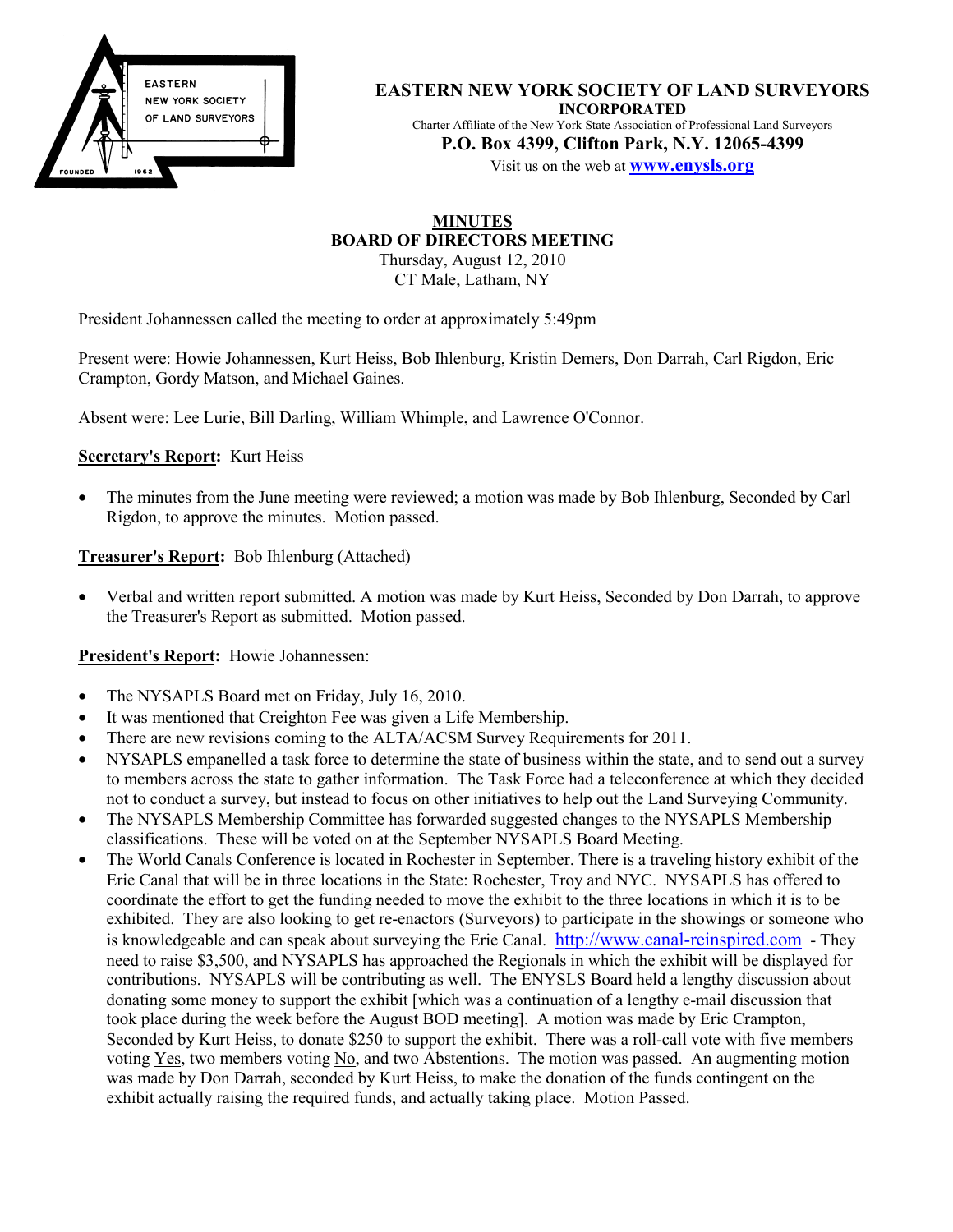# **Executive Vice-President's Report:** Eric Crampton: Nothing to Report

## **Vice-President's Report:** Don Darrah –

Vice-President Darrah is looking for venues for the September meeting. He will contact Beff's Restaurant to check on availability. A banquet house in Rensselaer was mentioned as an additional venue, if necessary.

## **Committee Reports:**

-----Standing Committees-----

Constitution & By-Laws: Kurt Heiss –

- An Official First Draft of changes to the Constitution & By-Laws (CBL) was e-mailed to the entire membership in June. The suggested changes were also posted to the ENYSLS Homepage. As of yet, no comments have been received from the general membership, but verbal comments have been received from some BOD and Committee members.
- If NYSAPLS approves the changes to the Membership Classifications in September, these changes will be incorporated into the suggested changes to the ENYSLS CBL.
- The Final Draft of the proposed changes will be forwarded to the membership by e-mail in September. Due to the advanced and broad nature of the proposed changes, a full copy of the CBL with proposed changes will be mailed with Director ballots and line item approval ballots for CBL changes. The committee informed the Board that this will add to the annual cost of printings and mailings for the Annual Meeting. The committee will report back to the Board in September with an estimate of the additional costs.

Scholastic Development: Kristin Demers:

• The dinner meeting raffles were discussed. It was noted that raffle proceeds have been down because of the lack of donated raffle prizes, and that the prizes that were donated by Maine Technical Source were almost all gone. It was the general consensus of the board to push for a more active raffle, with more attractive prizes, as in the past, through the dinner meeting announcements.

Ethics and Business Practices: Don Darrah – Nothing to Report

Continuing Education: Jody Lounsbury – No Report

Finance: Bill Darling – No Report.

Membership: Kurt Heiss – Nothing to Report

Legislative: Larry O'Connor – No Report

Program: Bill Whimple – Written report via E-mail

• Chairman Whimple mentioned that he would attempt to have the curator of the roving canal exhibit attend the September ENYSLS meeting and make a presentation.

# **EASTERN NEW YORK SOCIETY OF LAND SURVEYORS, INC.**

| <b>President: C. Howard Johannessen</b>                                                          | <b>Bill Darling</b> | 2011 | C. Howard Johannessen | 2012 | <b>Eric Crampton</b> | 2013                                    |  |  |
|--------------------------------------------------------------------------------------------------|---------------------|------|-----------------------|------|----------------------|-----------------------------------------|--|--|
| <b>Exec. Vice-President: Eric Crampton</b>                                                       | Kurt Heiss          | 2011 | <b>Gordon Matson</b>  | 2012 | <b>Don Darrah</b>    | 2013                                    |  |  |
| Vice-President: Don Darrah                                                                       | Robert J. Ihlenburg | 2011 | Lawrence J. O'Connor  | 2012 | Carl Rigdon          | 2013                                    |  |  |
| <b>Secretary: Kurt Heiss</b>                                                                     | <b>Lee Lurie</b>    | 2011 | <b>Kristin Demers</b> | 2012 | <b>Mike Gaines</b>   | 2013                                    |  |  |
| Treasurer: Robert J. Ihlenburg                                                                   |                     |      |                       |      |                      | <b>Past President - William Whimple</b> |  |  |
| Director N.Y. State Assoc. of Professional Land Surveyors - C. Howard Johannessen (518) 439-9981 |                     |      |                       |      |                      |                                         |  |  |
| Director N.V. State Assoc. of Professional Land Surveyors - Frie Crampton (518) 786-7400         |                     |      |                       |      |                      |                                         |  |  |

**Director N.Y. State Assoc. of Professional Land Surveyors - Eric Crampton (518) 786-7400** President's Address - P.O. Box 454, West Sand Lake, NY 12196 - cjohannessen@nycap.rr.com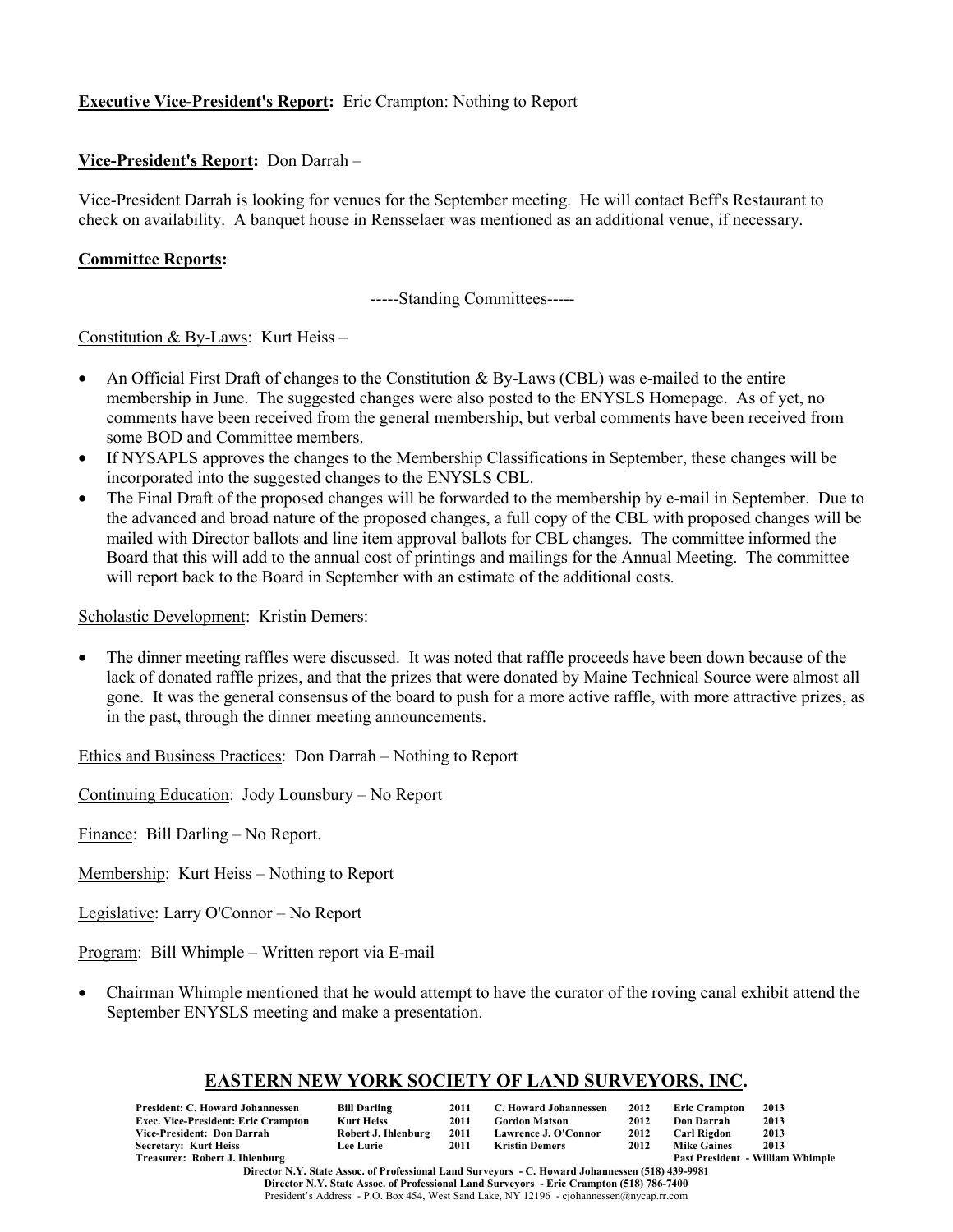Public Relations: Jody Lounsbury – NO Report

Technical Information: Eric Crampton – Nothing to Report

-----Temporary and Ad-hoc Committees-----

Website and Archival Information: Kurt Heiss – Nothing to Report

Conference Committee 2012: Brian Magee – Written Report Submitted (Attached)

## **Old Business:**

No Old Business

## **New Business:**

No New Business

A motion to adjourn was made by Don Darrah, seconded by Kristin Demers, and the meeting was adjourned at approximately 7:15pm.

**The next meeting of the ENYSLS Board of Directors will be held on Thursday, September 9th, 2010, in conjunction with the September ENYSLS General Membership Meeting, at a location to be determined.**

> Respectfully Submitted, **Kurt J. Heiss, L.S. ENYSLS Secretary** heisskj953@roadrunner.com

## **EASTERN NEW YORK SOCIETY OF LAND SURVEYORS, INC.**

| President: C. Howard Johannessen    | <b>Bill Darling</b> | 2011 | C. Howard Johannessen | 2012 | <b>Eric Crampton</b> | 2013                                    |
|-------------------------------------|---------------------|------|-----------------------|------|----------------------|-----------------------------------------|
| Exec. Vice-President: Eric Crampton | Kurt Heiss          | 2011 | <b>Gordon Matson</b>  | 2012 | Don Darrah           | 2013                                    |
| Vice-President: Don Darrah          | Robert J. Ihlenburg | 2011 | Lawrence J. O'Connor  | 2012 | Carl Rigdon          | 2013                                    |
| Secretary: Kurt Heiss               | <b>Lee Lurie</b>    | 2011 | Kristin Demers        | 2012 | <b>Mike Gaines</b>   | 2013                                    |
| Treasurer: Robert J. Ihlenburg      |                     |      |                       |      |                      | <b>Past President - William Whimple</b> |

**Director N.Y. State Assoc. of Professional Land Surveyors - C. Howard Johannessen (518) 439-9981 Director N.Y. State Assoc. of Professional Land Surveyors - Eric Crampton (518) 786-7400** President's Address - P.O. Box 454, West Sand Lake, NY 12196 - cjohannessen@nycap.rr.com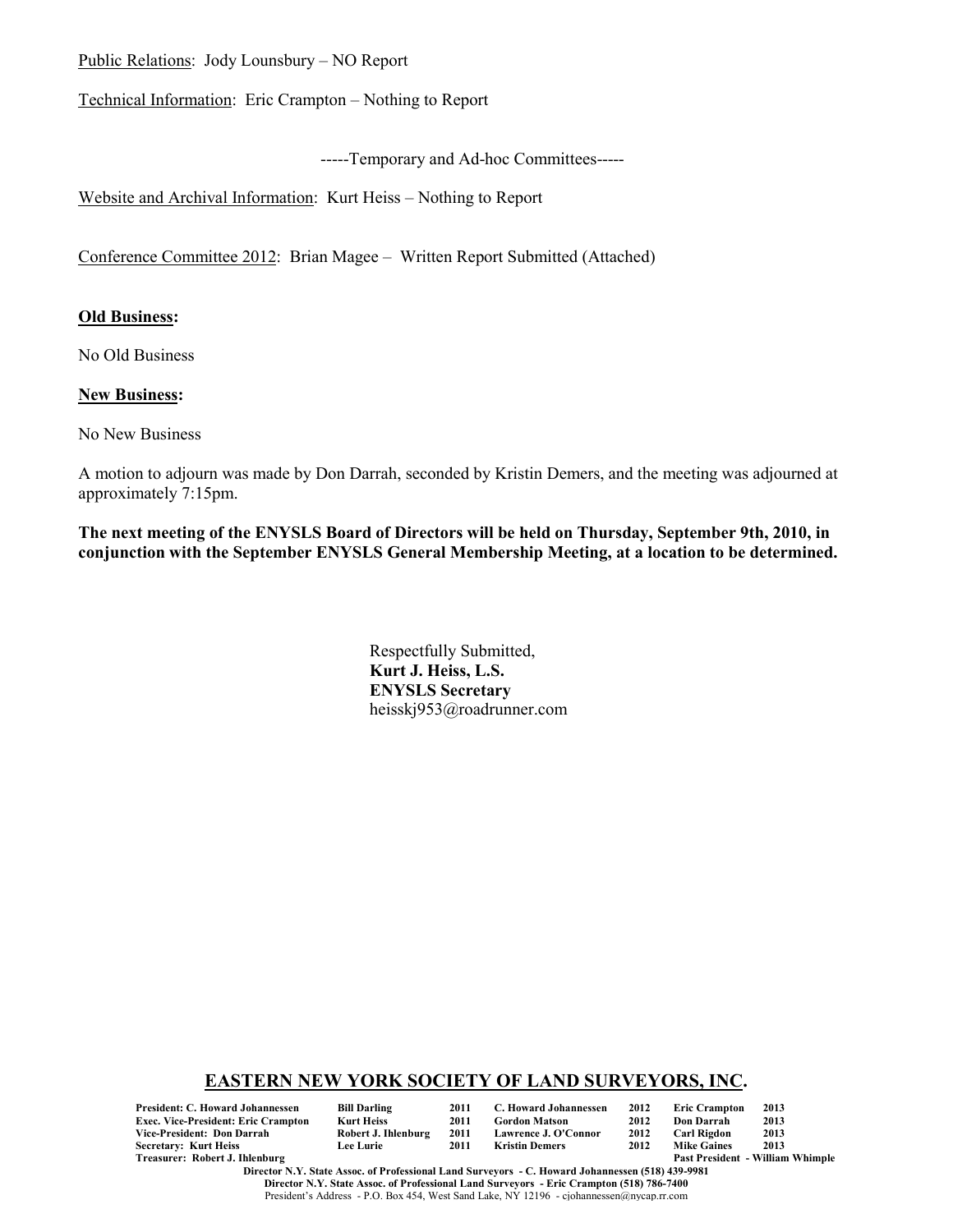|         |                         | Eastern New York Society of Land Surveyors, Inc |                                |        |        |                   |  |
|---------|-------------------------|-------------------------------------------------|--------------------------------|--------|--------|-------------------|--|
|         |                         |                                                 | 08/12/10 Profit & Loss Detail  |        |        |                   |  |
|         |                         |                                                 | June 1 through August 12, 2010 |        |        |                   |  |
|         | Ordinary Income/Expense |                                                 |                                |        |        |                   |  |
|         | Income                  |                                                 |                                |        |        |                   |  |
|         |                         | Membership Dues                                 |                                |        |        |                   |  |
|         | Deposit                 |                                                 | 7/29/2010                      | 2413   |        | New York State As |  |
| Deposit |                         | Checking Acc                                    |                                |        | 760.00 |                   |  |
|         | Deposit                 |                                                 | 7/29/2010                      | 2376   |        | New York State As |  |
| Deposit |                         | Checking Acc                                    |                                |        | 210.00 |                   |  |
|         |                         | Total Membership Dues                           |                                | 970.00 |        |                   |  |
|         |                         |                                                 |                                |        |        |                   |  |
|         | Total Income            |                                                 |                                | 970.00 |        |                   |  |
|         |                         |                                                 |                                |        |        |                   |  |
|         | <b>Expense</b>          | Travel & Ent                                    |                                |        |        |                   |  |
|         |                         | Meals                                           |                                |        |        |                   |  |
|         |                         | Directors Meeting                               |                                |        |        |                   |  |
|         | Check                   |                                                 | 6/10/2010                      | 176    |        | NY Style Pizza    |  |
|         | June meeting            | Checking Acc                                    |                                |        | 63.75  |                   |  |
|         |                         |                                                 |                                |        |        |                   |  |
|         |                         |                                                 |                                |        |        |                   |  |
|         |                         |                                                 |                                |        |        |                   |  |

**Total Expense** 63.75

Net Ordinary Income \$906.25

**Total in checking account : \$3811.76 Total in uvest \$\$39,301.77 (\$1446.06 change)**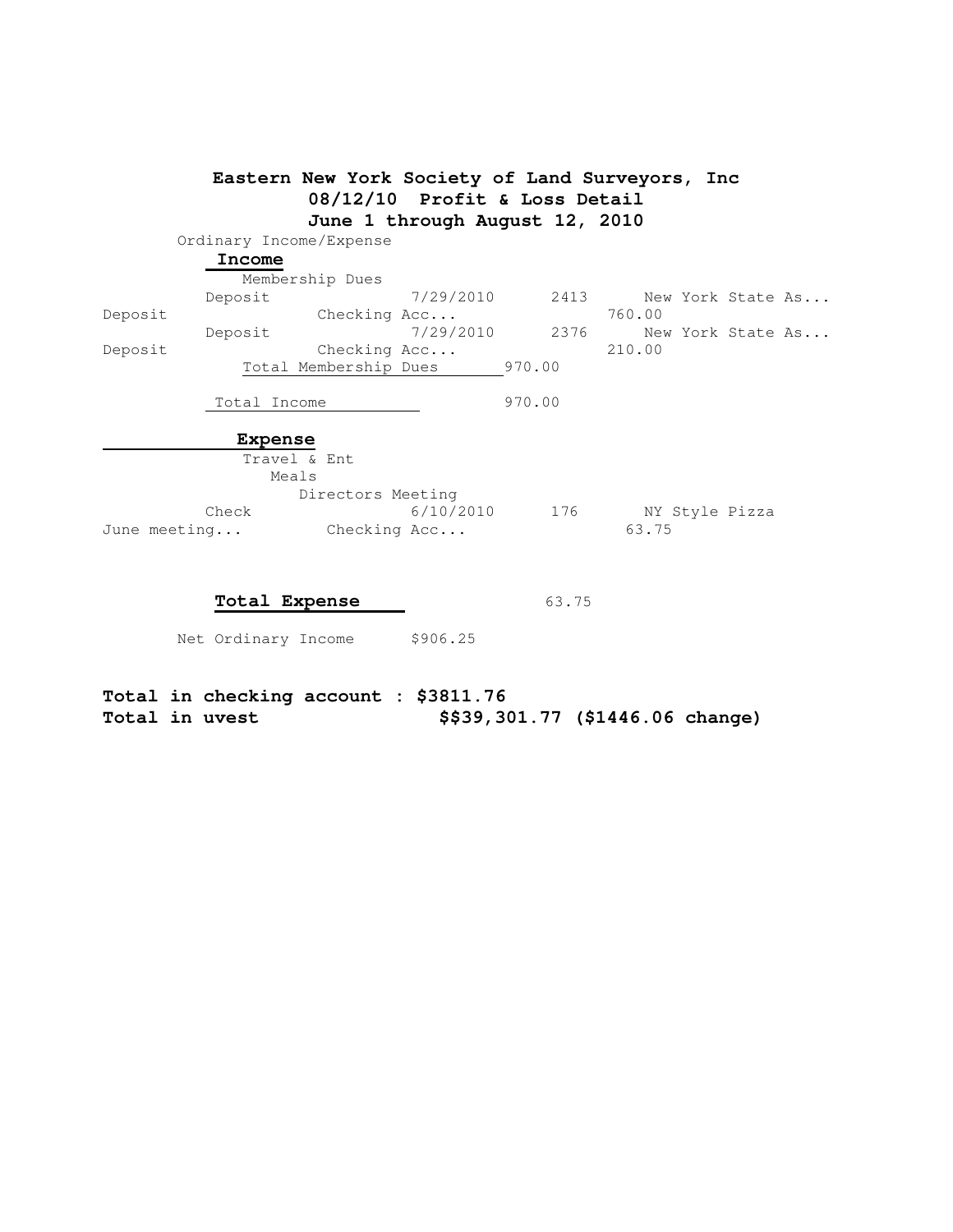# NYSAPLS Conference Committee Meeting Report

Attached is info from the last two meetings of the NYSAPLS Conference Committee. The last meeting was held August 2 and included a joint meeting with the NYSAPLS Education Committee.

There is a big push to get the Map Contest back to where it was couple of years ago. It was suggested that a contest be held at the Regional level and those winners go into a category where the regional winners would face off against one another. There will also be a vote by attendees for the "Peoples' Choice".

All but one or two of the speakers have been finalized for the 2011 Conference.

It has been suggested that the Conference Eastern hosts in 2012 be a business themed conference with about half the seminars being about running a business. The State Board of Education believes that Continuing Ed. credits would be acceptable for some of these courses.

We should try and get together as a committee soon, maybe at the time of the Eastern meeting on Sept. 9.

If there are any questions please contact me.

Respectfully submitted:

Brian F. Magee August 10, 2010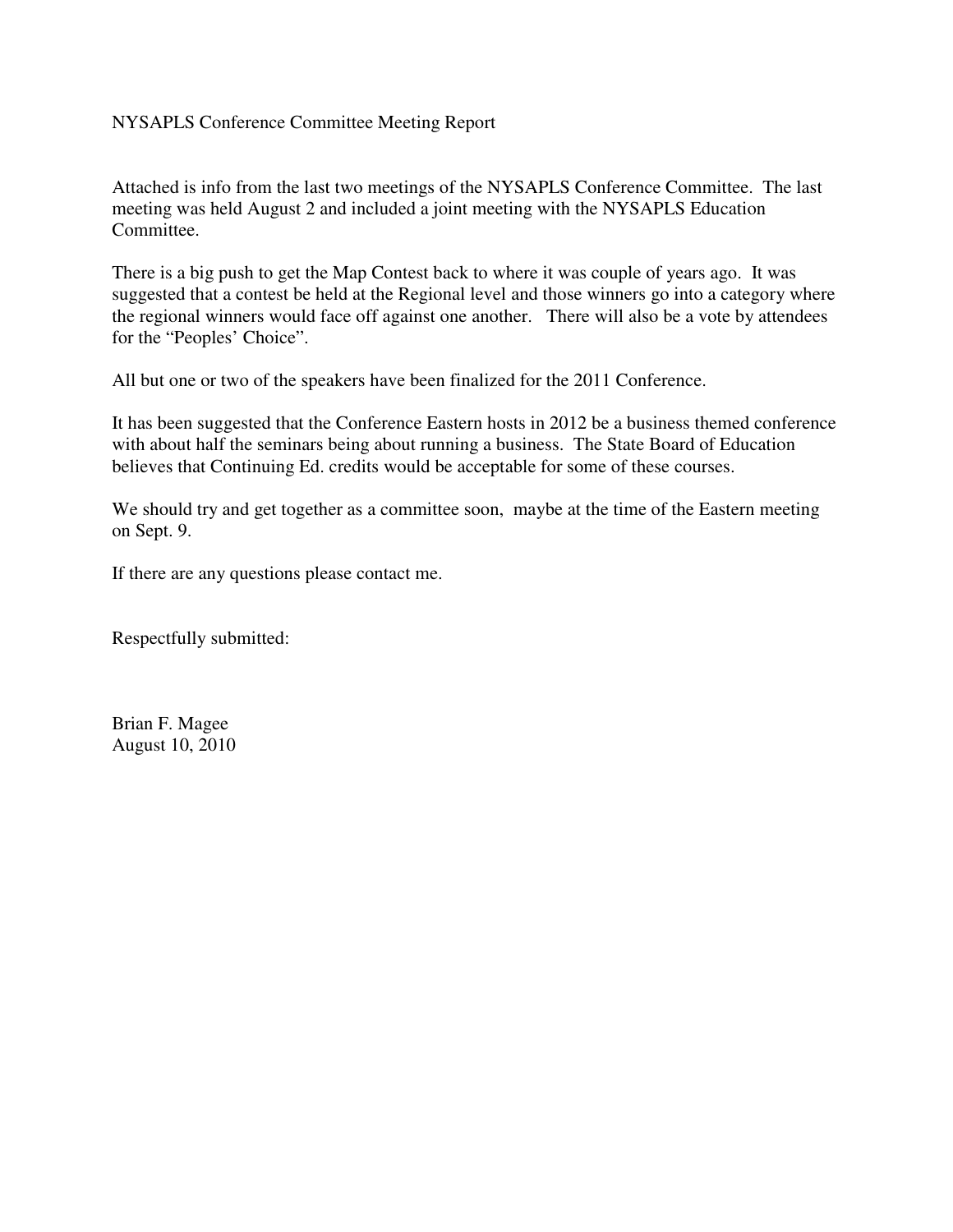### New York State Association of Professional Land Surveyors Conference Committee Meeting August 2, 2010 Hilton Garden Inn, Albany, NY

### **MINUTES**

The meeting was called to order at 10:00am by Chairman Ken Stigner, with the following members present:

*Attendance*: Ken Stigner, chair, presiding; Brian Magee, Alexandra Hurley *Staff Present*: Amber Anderson *Absent*: Hans Christopherson, Steve Sehnert, Michael Rozeski

### **I. General**

Minutes of the July  $16<sup>th</sup>$  meeting were accepted as submitted.

### **a. Attendance**

Chairman Stigner stressed the importance of attending committee meetings. While some absences are unavoidable, it's essential to the committee's efficiency to have all in attendance at the majority of meetings. He suggested scheduling next year's meetings in advance and identifying the key meetings that should not be missed.

### **II 2011 Conference – Turning Stone (Niagara Frontier)**

**a. Regional Report**

No report.

### **b. Map contest and awards**

The committee discussed ways to generate more interest in the map contest and pillars of excellence awards. All agreed, getting regionals involved to assist in promoting both programs would be helpful. This will be brought up at the next board meeting.

- i. Map Contest
	- Some similar categories were condensed and a couple new ideas added
	- Name of contest changed to "Surveyors Got Talent"
	- Possibly a gift certificate or similar award could be given to the overall
- ii. Pillars of Excellence Awards
	- Promo should appear in conference brochure
	- Links should be more visible on website directly on conference homepage and navigation menu within the conference section
	- Updates to historical notes should be made and highlighted in ESS and Journal
	- Committee to come to next meeting with nomination suggestions

### **c. Exhibit Hall Layout**

The committee made changes to the exhibit diagram from 2010 in an effort to promote better attendance during classroom breaks, assist in traffic flow and allow for visible presentations and entertainment when scheduled. Staff will take suggestions to the decorator to incorporate in the 2011 layout. Changes will be reviewed by committee again before publishing.

### **d. Presidents Celebration Reception**

The format and schedule of the president's celebration reception were discussed. The reception is scheduled to begin at 6pm. The committee agreed to allow for an hour of reception time before beginning presentations. It was also decided to "flicker" the lights, dim slightly throughout the hall, use a spotlight on stage and utilize a projection screen to get attendee's attention and keep the background noise to a minimum. Presentations will include welcome, sponsor and president remarks, pillars of excellence awards, new licensee presentation, silent auction winner announcements and live auction. When the projection screen is not being used for presentations, it will rotate sponsor and exhibitor logos. Staff is working on a few entertainment ideas (musical acts) to present to the committee for review. The band chosen will follow the presentations on stage, from (roughly) 8:00pm – 10:00pm.